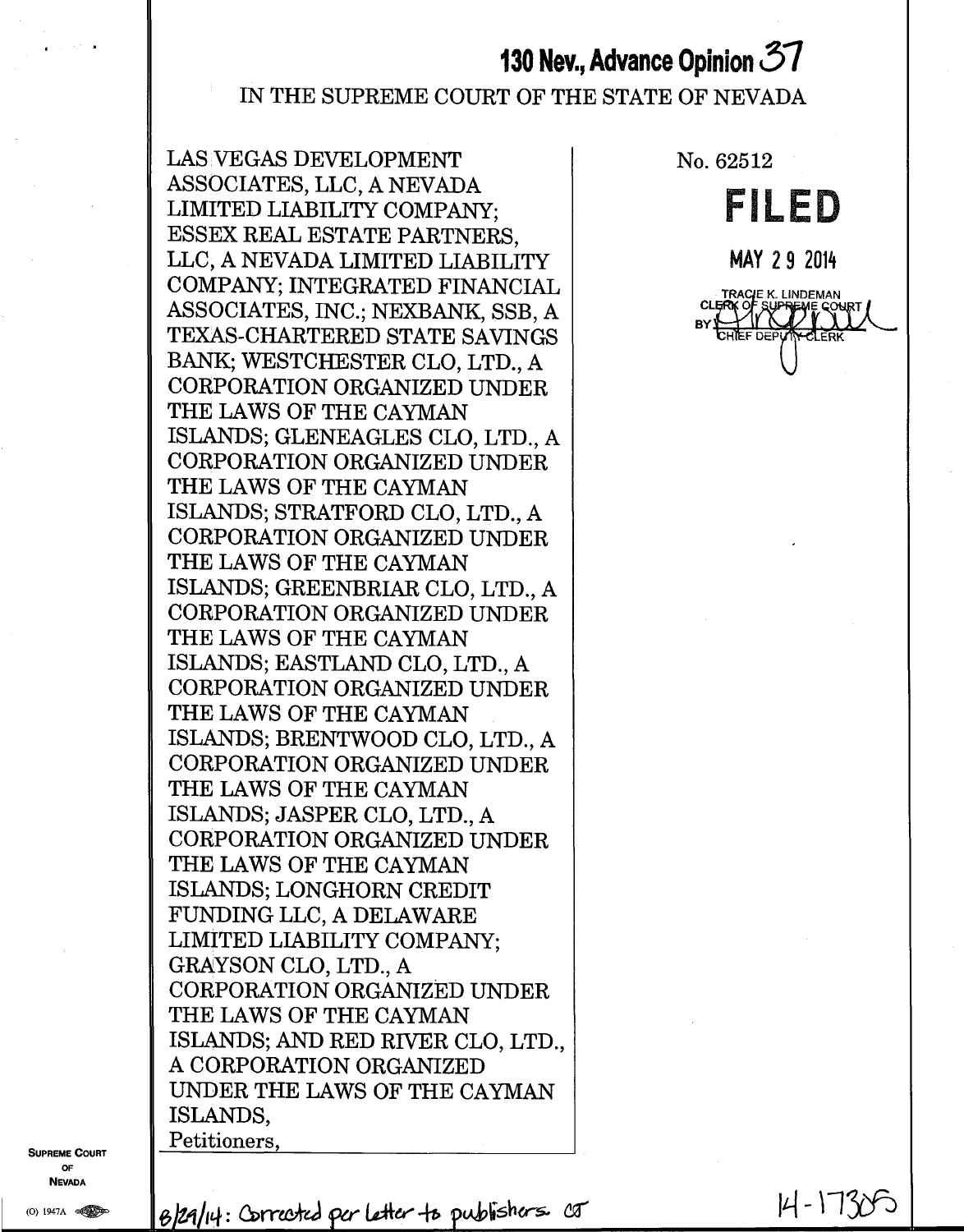vs. THE EIGHTH JUDICIAL DISTRICT COURT OF THE STATE OF NEVADA, IN AND FOR THE COUNTY OF CLARK; THE HONORABLE ELIZABETH GOFF GONZALEZ, DISTRICT JUDGE; AND THE HONORABLE MARK R. DENTON, DISTRICT JUDGE, Respondents, and KB HOME NEVADA INC., Real Party in Interest.

Original petition for a writ of prohibition or mandamus challenging a district court order compelling discovery of purportedly privileged documents.

*Petition denied.* 

Hutchison & Steffen, LLC, and Michael K. Wall and Patricia Lee, Las Vegas; Lackey Hershman, LLP, and Paul B. Lackey, Michael P. Aigen, and Kennedy Barnes, Dallas, Texas, for Petitioners.

Pisanelli Bice, PLLC, and Todd L. Bice, James J. Pisanelli, Christopher R. Miltenberger, and Jordan T. Smith, Las Vegas, for Real Party in Interest.

BEFORE THE COURT EN BANC.<sup>1</sup>

**SUPREME COURT** OF **NEVADA** 

<sup>&</sup>quot;The Honorable Kristina Pickering, Justice, voluntarily recused herself from participation in the decision of this matter.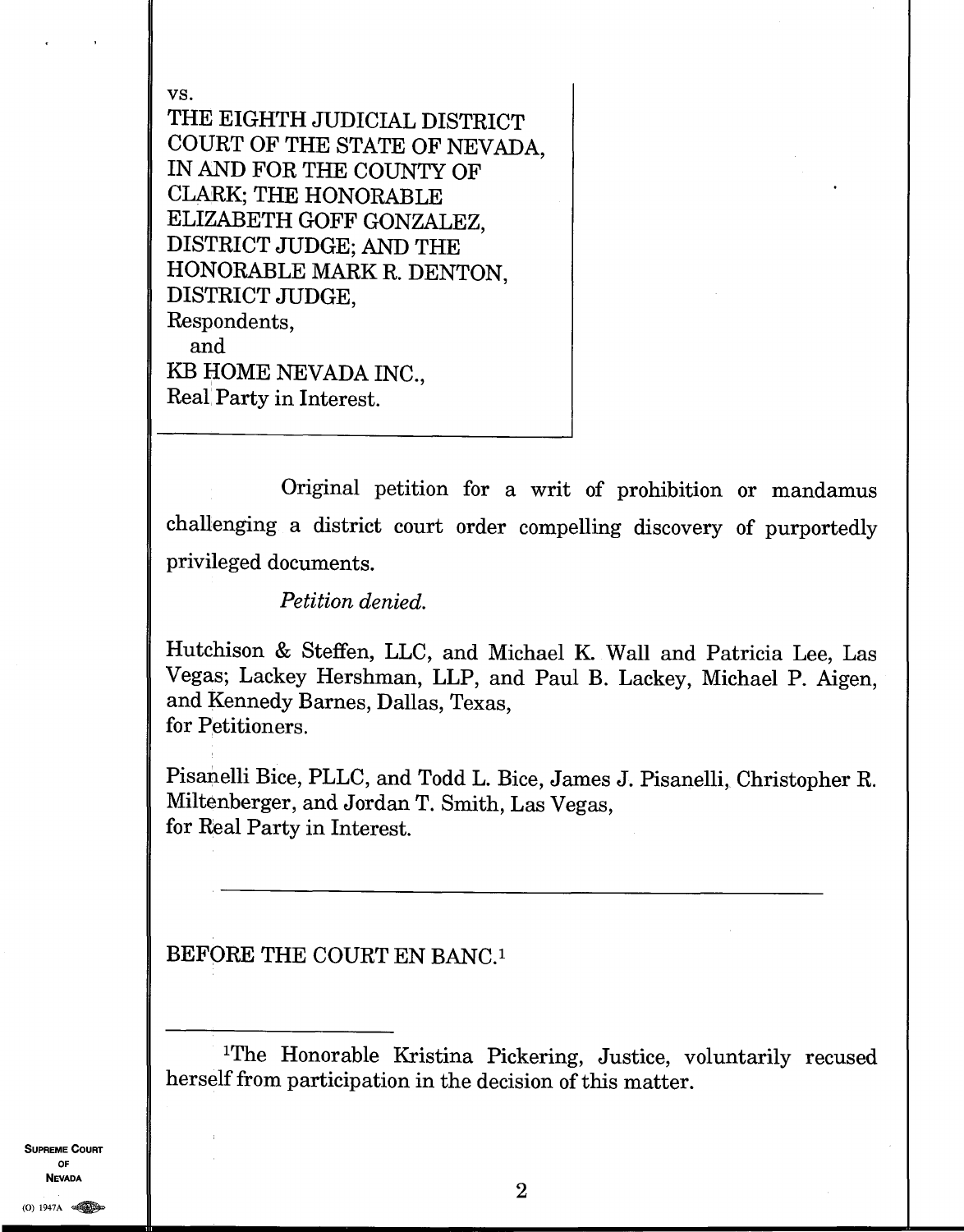By the Court, GIBBONS, C.J.:

This court recently addressed the intersection of NRS 50.125 and Nevada privilege law and concluded that "when invoked at a hearing,. . . NRS 50.125 requires disclosure of any document used to refresh the witness's recollection before or while testifying, regardless of privilege." *Las Vegas Sands Corp. v. Eighth Judicial Dist. Court,* 130 Nev. , 319 P.3d 618, 623 (2014). In this opinion, we address whether NRS 50.125 applies to depositions as well as to in-court hearings. We conclude that it does. We therefore deny this petition for a writ of prohibition or mandamus.

#### *FACTS*

The underlying action stems from a dispute between petitioners Las Vegas Development Associates, LLC; Essex Real Estate Partners, LLC; and Integrated Financial Associates, Inc. (collectively, LVDA), and real party in interest KB Home Nevada, Inc. (KB Home), arising out of a real estate transaction.<sup>2</sup> In conducting discovery, KB Home noticed and took the deposition of Essex Real Estate Partners, LLC's principal, George Holman. Holman testified that before his deposition, he had reviewed two memoranda prepared by his attorneys, as well as his own handwritten notes, to refresh his recollection and prepare for the proceeding. Then, the following exchange occurred:

> Q. Okay. Did the documents . . . what was the purpose of reviewing all those documents?

<sup>2</sup>Eleven intervenors joined this action.

**SUPREME COURT OF NEVADA**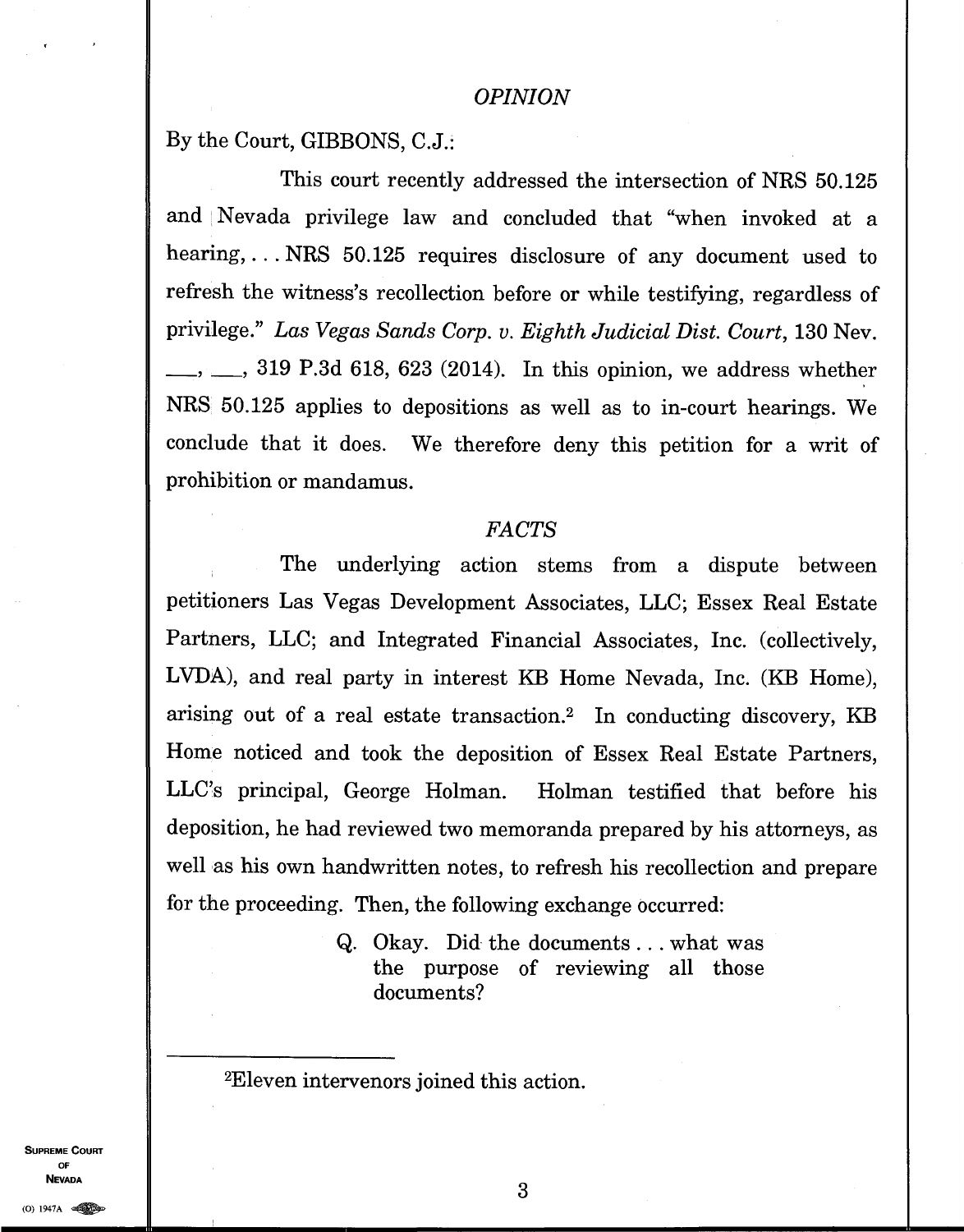- A. To be prepared and to refresh my memory.
- Q. Did they all refresh your recollection?

A. Yes.

- Q. Including the memo?
- A. Yes.

Holman testified that the memoranda were summaries of conversations that he had with his attorneys regarding the issues in this case. KB Home then requested that Holman divulge the contents of the attorney-prepared memoranda along with Holman's own handwritten notes. Holman refused based on the attorney-client privilege and the work-product doctrine.

On the second day of Holman's deposition, he again confirmed the intent behind reviewing his handwritten notes, stating: "I looked at them to refresh my recollection, yes." KB Home asked if the notes did in fact refresh his recollection about matters he expected to testify about that day. Holman responded affirmatively. KB Home again requested to inspect the notes, but Holman refused. Later in the deposition, Holman confirmed for a third time that the notes summarized conversations that he had with his attorneys and related to his testimony. In a later installment of his deposition, Holman stated that his intent behind reviewing the memoranda and notes was to refresh his "memory about the strategy of the case going forward." Throughout his deposition, Holman refused to divulge the contents of the attorney-prepared memoranda and his handwritten notes, on the grounds that they were privileged.

KB Home filed a motion to compel production of the documents, arguing that NRS 50.125 mandates disclosure of any documents used before a deposition to refresh one's recollection. The district court agreed and granted KB Home's motion. LVDA filed a motion

**SUPREME COURT OF NEVADA**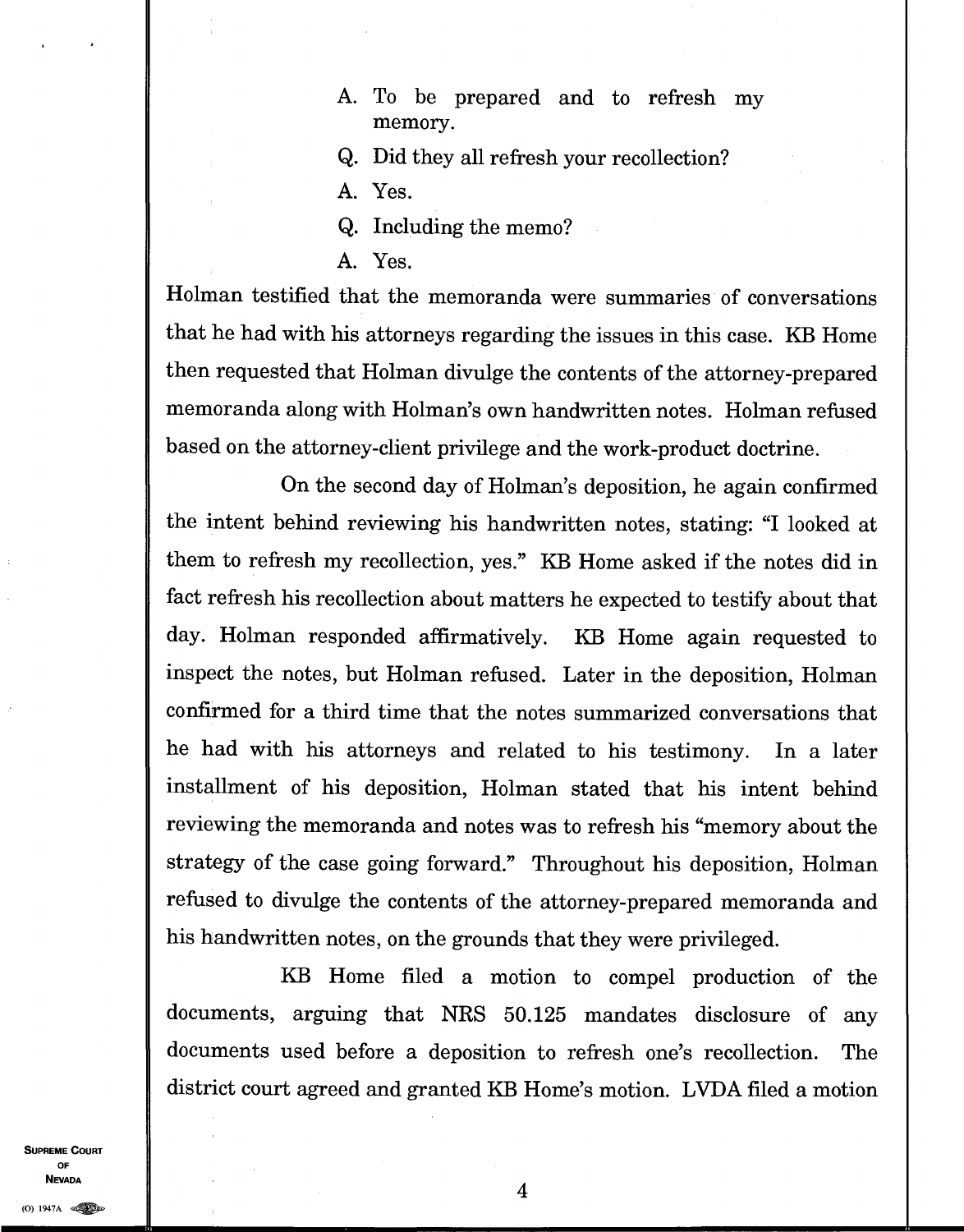for reconsideration, and the district court referred the matter to the discovery commissioner. While the matter was proceeding before the discovery commissioner, LVDA produced Holman's handwritten notes and provided a redacted version of the attorney-prepared memoranda. Nevertheless, the discovery commissioner ultimately recommended full production of the unredacted memoranda. The discovery commissioner found that "so much of the information was intertwined," that "it would be impossible to conclude what 'factual' information [Holman] relied on." Additionally, the discovery commissioner found that "Holman reviewed the entirety of the documents and relied upon them in their entirety in preparing for his deposition." LVDA filed a written objection to the discovery commissioner's report and recommendation. The district court ultimately affirmed and adopted the discovery commissioner's report and recommendation, ordering production of the unredacted attorney-prepared memoranda pursuant to NRS 50.125.

The underlying proceedings have been stayed by the district court, and LVDA now seeks writ relief from this court, arguing that the district court abused its discretion in granting KB Home's motion to compel because: (1) KB Home did not lay a sufficient foundation to invoke NRS 50.125, (2) NRS 50.125 does not serve as a waiver of the attorney $and$ client privilege, $\zeta(3)$  NRS 50.125 does not serve as a waiver of the workproduct doctrine. Additionally, in order to properly resolve this writ petition, we will address whether NRS 50.125 applies to depositions as well as to in-court hearings.

#### *DISCUSSION*

We exercise our discretion to consider this writ petition because this case presents a situation where "the assertedly privileged

**SUPREME COURT OF NEVADA** 5

 $\infty$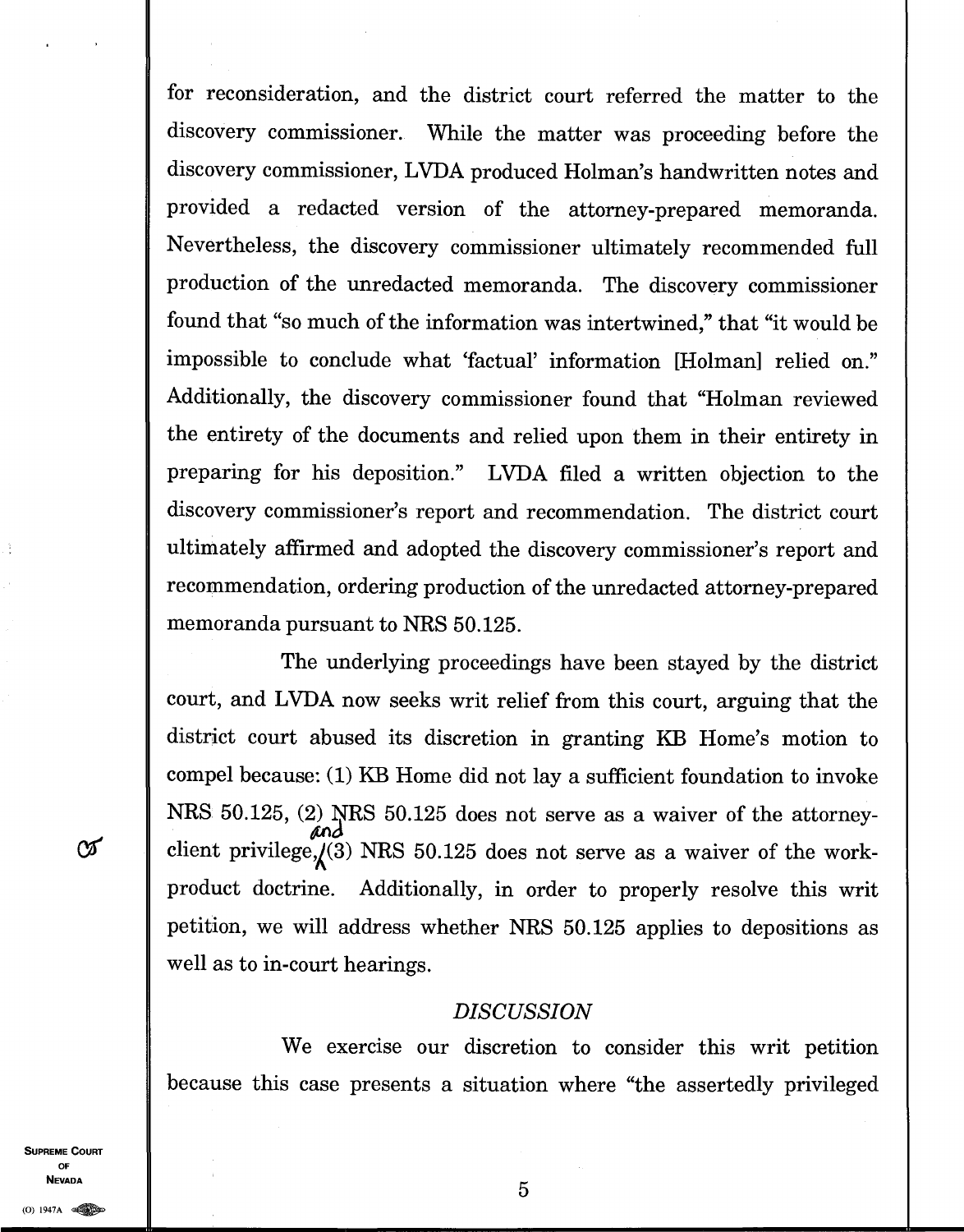information would irretrievably lose its confidential and privileged quality and petitioners would have no effective remedy, even by later appeal." *Wardleigh v. Second Judicial Dist. Court,* 111 Nev. 345, 350-51, 891 P.2d 1180, 1183-84 (1995). Further, we note that a writ of prohibition is an appropriate remedy to correct an order that compels disclosure of privileged information. *Valley Health Sys., L.L.C. v. Eighth Judicial Dist. Court, 127 Nev.* , , , n.5, 252 P.3d 676, 679 n.5 (2011); *Las Vegas Sands*, 130 Nev. at <sub>1</sub>, 319 P.3d at 621.

#### *Standard of review*

Here, the parties dispute the district court's interpretation and application of NRS 50.125.<sup>3</sup> Statutory interpretation presents a question of law subject to our de novo review, even when arising in a writ proceeding. *Int'l Game Tech., Inc. v. Second Judicial Dist. Court,* 124 Nev. 193, 198, 179 P.3d 556, 559 (2008). "Generally, when a statute's language is plain and its meaning clear, the courts will apply that plain language." *Leven v. Frey,* 123 Nev. 399, 403, 168 P.3d 712, 715 (2007). But when a

<sup>3</sup>NRS 50.125(1) provides:

If a witness uses a writing to refresh his or her memory, either before or while testifying, an adverse party is entitled:

(a) To have it produced at the hearing;

(b) To inspect it;

(c) To cross-examine the witness thereon; and

(d) To introduce in evidence those portions which relate to the testimony of the witness for the purpose of affecting the witness's credibility.

(0) 1947A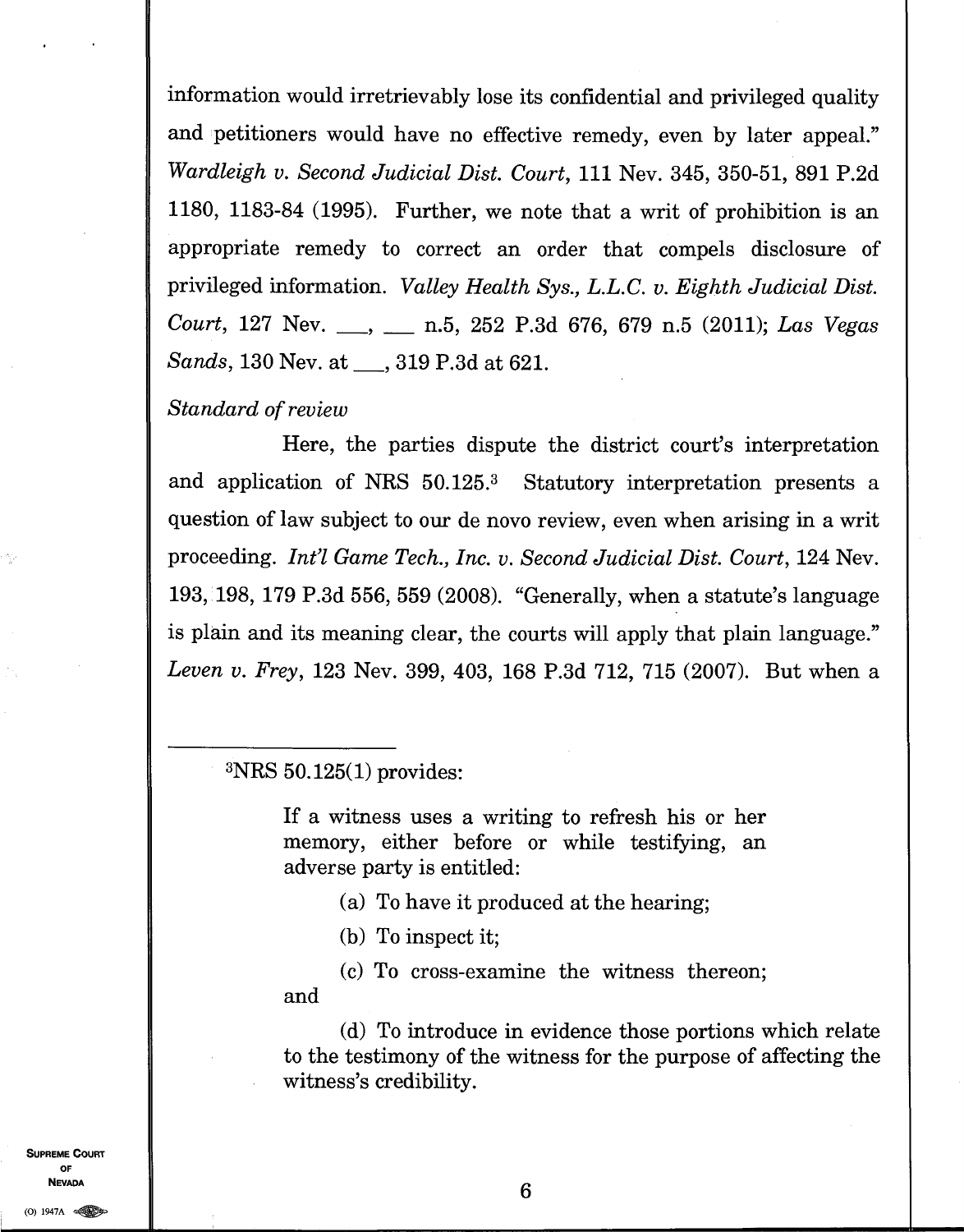statute is susceptible to more than one reasonable interpretation, it is ambiguous, and this court must resolve that ambiguity by looking to the statute's legislative history and "construing the statute in a manner that conforms to reason and public policy." *Great Basin Water Network v. Taylor,* 126 Nev. 187, 196, 234 P.3d 912, 918 (2010).

## *KB Home laid a proper foundation to invoke NRS 50.125*

As a preliminary matter, INDA argues that even if NRS 50.125 requires production of documents otherwise protected by the attorney-client privilege and the work-product doctrine, KB Home did not lay the proper foundation to invoke the benefits of NRS 50.125 because KB Home did not establish the extent to which the documents refreshed Holman's recollection. LVDA primarily relies on *Sipsas v. State,* 102 Nev. 119, 123, 716 P.2d 231, 233 (1986), in which this court determined that the district court abused its discretion in admitting a photograph pursuant to NRS 50.125(1)(d) when that photograph was not used to refresh the memory of the witness in question. This court concluded that although the witness "had previously viewed the photograph, it was not used, nor was it needed, to refresh [the witness's] recollection of the event." *Id.* at 123, 716 P.2d at 234. Thus, "[t]he photograph ... was improperly admitted on the grounds of NRS 50.125(1)(d)." *Id.* 

LVDA's reliance on *Sipsas* is misplaced because that case involved a situation where the witness never indicated that he was unable to recall events, and therefore the photograph was clearly not used to refresh the witness's recollection at trial. *See id.* Here, KB Home established a foundation under NRS 50.125 because KB Home verified with Holman that he reviewed the two memoranda, the purpose for reviewing the memoranda, and the effect his review had in refreshing his recollection.

**SUPREME COURT OF NEVADA**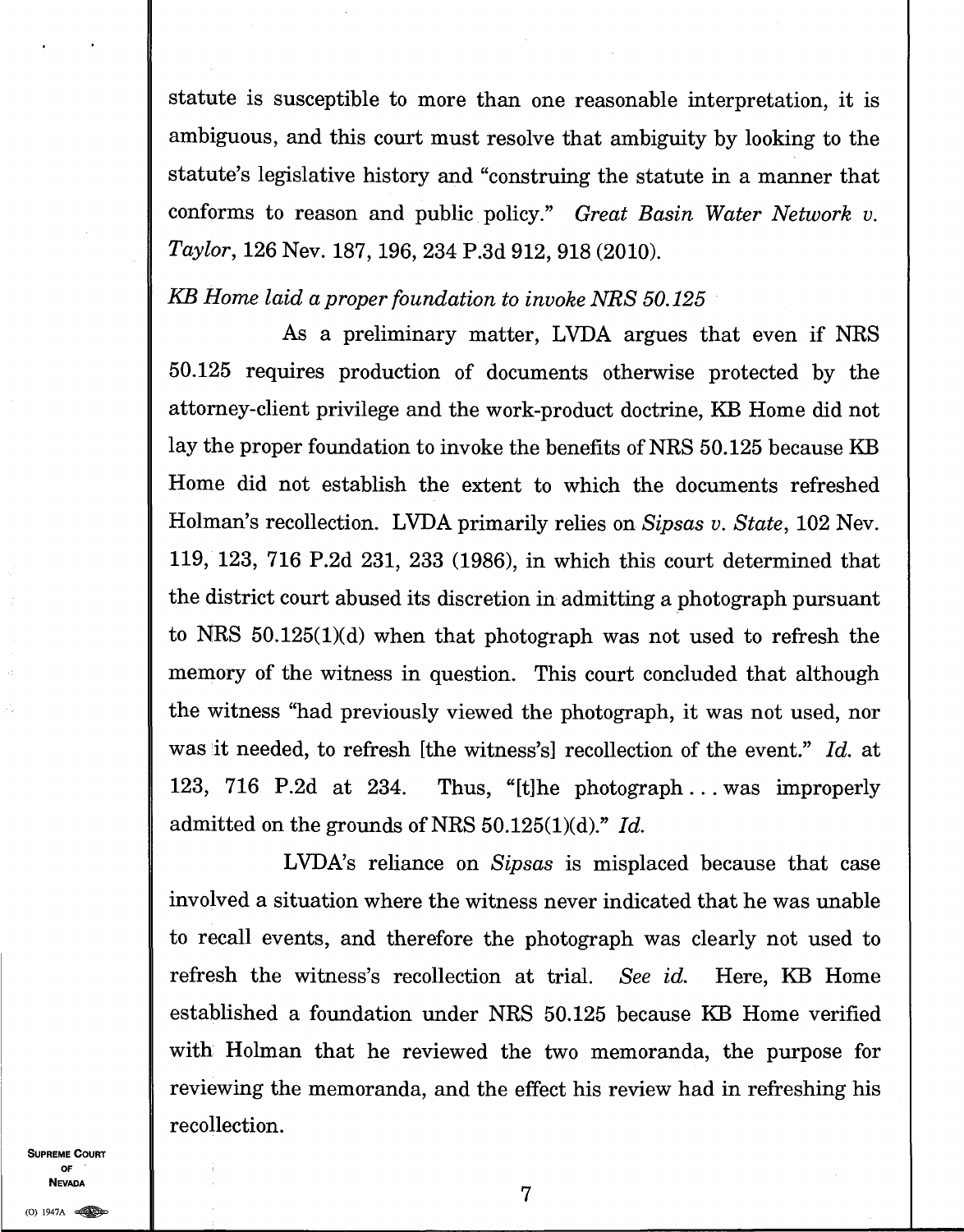**NRS** 50.125(1) clearly states that "[i]f a witness *uses a writing to refresh his or her memory,* either before or while testifying, an adverse party is entitled to have it produced at the hearing  $\dots$ ." (Emphasis added.) As the discovery commissioner noted, "it [was] clear that [Holman] reviewed the documents, including the alleged privileged documents to 'refresh his memory.' Therefore, this case is not one where the purported privileged communications did not refresh." Thus, we conclude that the district court did not **abuse its discretion in finding that KB Home laid a proper foundation to invoke NRS 50.125.** 

*NRS 50.125 serves as a waiver of the attorney-client privilege and the work-product doctrine when a witness reviews such writings to refresh his or her recollection prior to testifying* 

**LVDA** argues that NRS 50.125 does not serve as a waiver of the attorney-client privilege or the work-product doctrine because those protections apply "at all stages of the proceedings." NRS 47.020(2) (providing that "the provisions of [C]hapter 49 of NRS with respect to privileges apply at all stages of all proceedings").

We recently addressed the intersection of NRS 50.125 and Nevada privilege law in *Las Vegas Sands Corp. v. Eighth Judicial District Court,* **130 Nev. , 319 P.3d 618 (2014). In** *Las Vegas Sands,* we noted that the language of NRS 50.125 is ambiguous, given its bare use of the term "a writing." *Id.* at \_\_, 319 P.3d at 622. In analyzing the statute, we compared NRS 50.125 to its federal counterpart, Federal Rule of Evidence (FRE) 612, and noted that "[w]hereas FRE 612 permits the district court's exercise of discretion to preclude disclosure of privileged documents used to refresh a witness's recollection before testifying, no such discretionary language exists in NRS 50.125." *Id.* at \_\_, 319 P.3d at 623. Thus, without such discretionary language, "Nevada district courts lack

**SUPREME COURT OF NEVADA**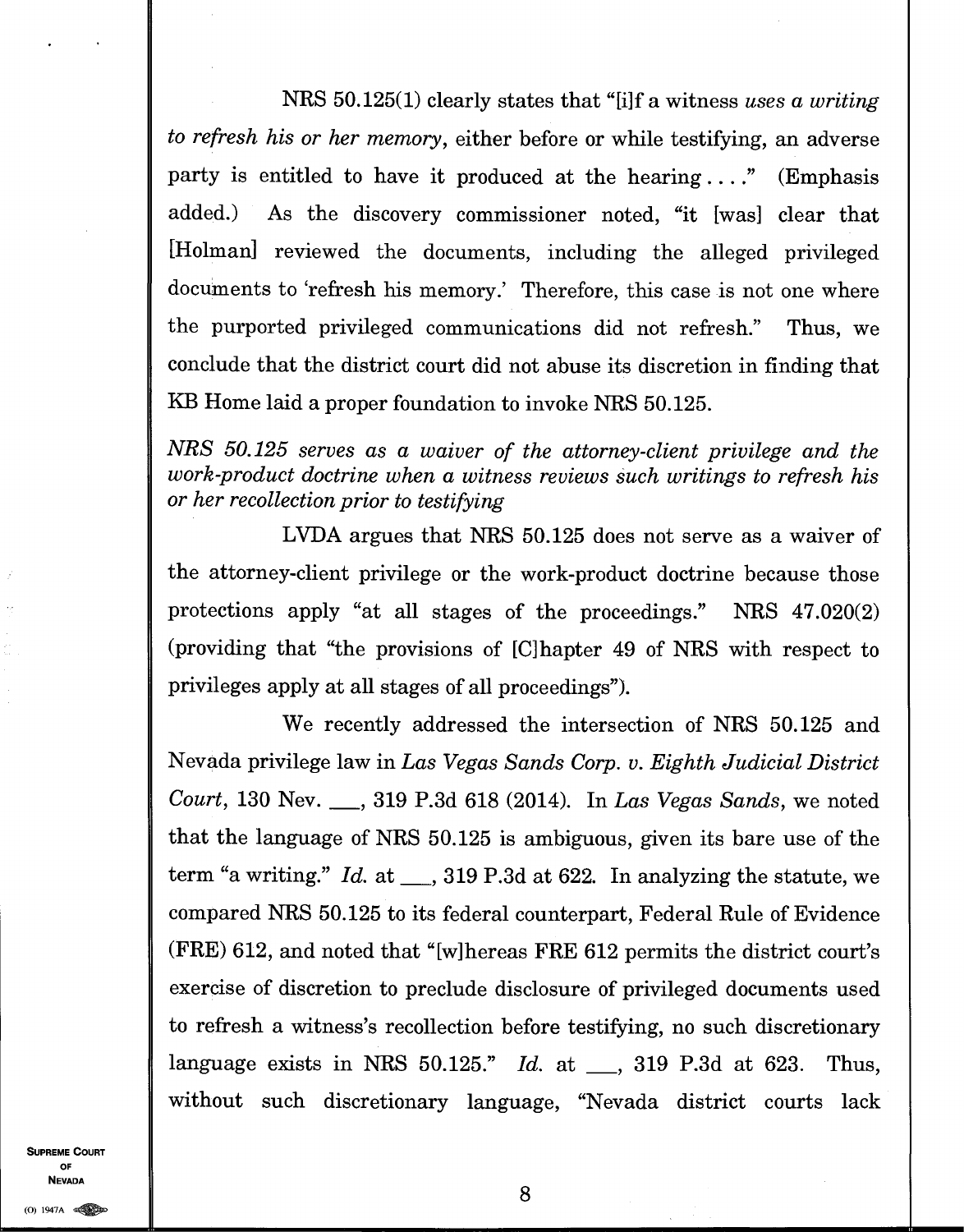discretion to halt the disclosure of privileged documents when a witness uses the privileged documents to refresh his or her recollection prior to testifying." *Id.* 

Here, LVDA prepared Holman for his deposition by supplying him with two memoranda that LVDA asserts are attorney work-product and subject to the attorney-client privilege. Holman admittedly used those memoranda to refresh his memory before his deposition, which potentially shaped and influenced his deposition testimony. <sup>4</sup>

However, NRS 50.125 uses the term "hearing," without any indication as to whether the statute should apply to depositions. In order to properly resolve this writ petition, we must address whether NRS 50.125 applies to depositions as well as in-court hearings.

*NRS 50.125's "hearing" language applies to depositions as well as to incourt hearings* 

This court has not previously addressed whether depositions are included within the term "hearing" under NRS 50.125. *Black's Law Dictionary* defines hearing as "[a] judicial session, usu[ally] open to the public, held for the purpose of deciding issues of fact or of law, sometimes

**SUPREME COURT OF NEVADA** 

9

<sup>4</sup>Additionally, we conclude that LVDA's argument that the district court was required to redact any mental impressions, opinions, or legal theories is without merit. The discovery commissioner conducted an in camera review of the redacted and unredacted memoranda and found that "Holman reviewed the entirety of the documents and relied upon them in their entirety in preparing for his deposition." In light of these findings and NRS 50.125's absolute language, we cannot say that the district court abused its discretion in affirming and adopting the discovery commissioner's recommendation that the memoranda be produced in their unredacted form.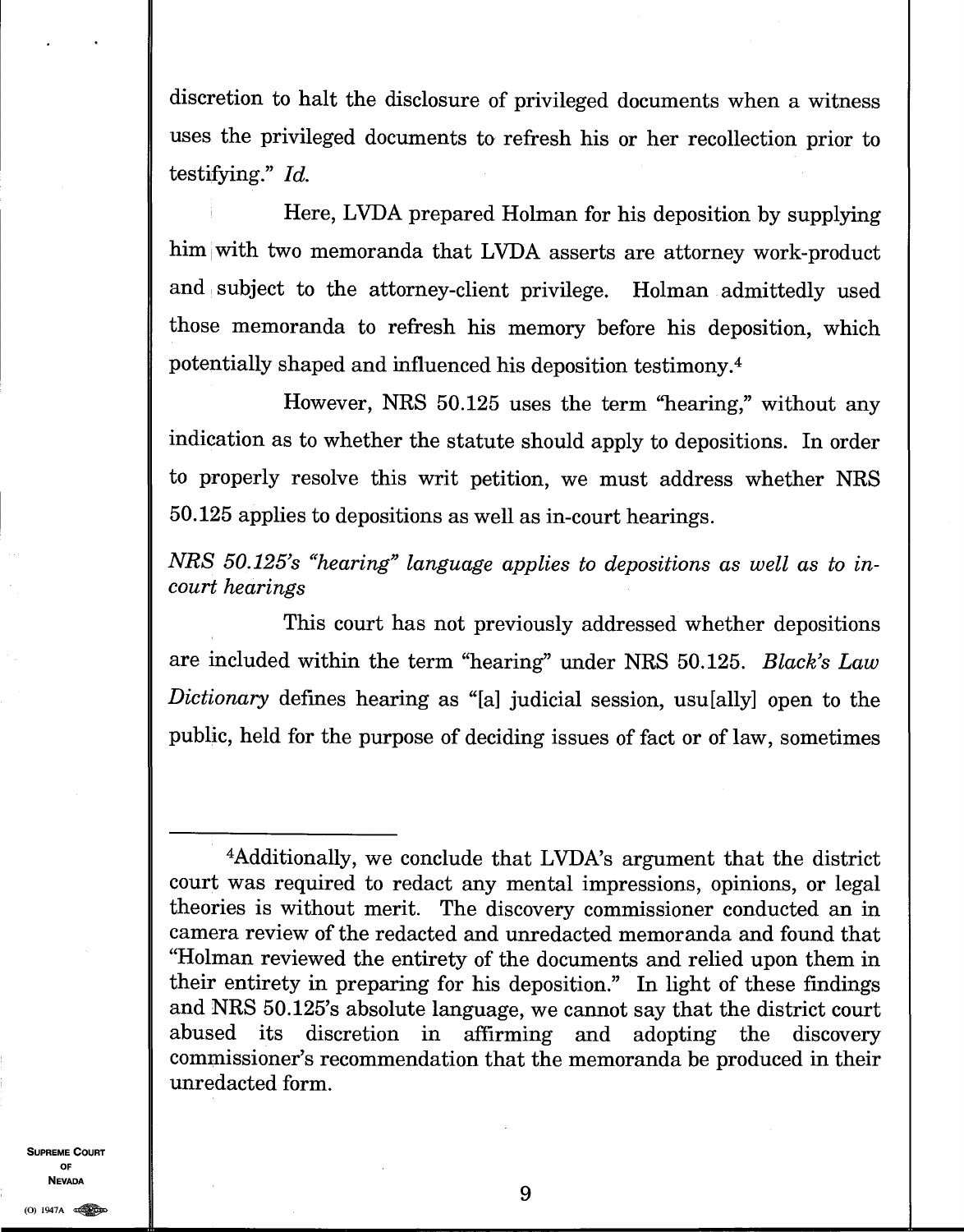with witnesses testifying." *Black's Law Dictionary* 788 (9th ed. 2009). A deposition is defined as "[a] witness's out-of-court testimony that is reduced to writing (usu[ally] by a court reporter) for later use in court or for 'discovery purposes." *Id.* at 505. Although the two terms may be defined to encompass different specific events, there is also a significant amount of overlap in terms of the functions they serve. *See Chanos v. Nev. Tax Comm'n,* 124 Nev. 232, 241, 181 P.3d 675, 681 (2008) ("[T]hough [definitions of hearing]  $var[y] \ldots$ , they all share[] a common element: a hearing is an official gathering at which evidence is taken."). Because these two terms can reasonably be interpreted in both manners, we look to the legislative history for guidance.

A search of the legislative history behind NRS 50.125 reveals that there was no discussion as to whether the Nevada Legislature intended depositions to be included within the term. *See* Hearing on S.B. 12 Before the Senate Judiciary Comm., 56th Leg. (Nev., Feb. 10, 1971); Hearing on S.B. 12 Before the Joint Senate & Assembly Judiciary Comms., 56th Leg. (Nev., Feb. 11, 1971) (addressing concerns regarding various proposed rules of evidence, but not addressing the provisions of NRS 50.125). However, NRS 50.125 was submitted to the Nevada Legislature based on a draft version of Federal Rule of Evidence (FRE) 612. Hearing on S.B. 12 Before the Senate Judiciary Comm., 56th Leg. (Nev., Feb. 10, 1971) ("There is a federal evidence code that is proposed; it is amended in some respects and this draft follows as closely as possible that code. . . our work here is as close as can be to [the] federal code."). And although NRS 50.125 differs from FRE 612 insofar as NRS 50.125 lacks a discretionary element, *see Las Vegas Sands*, 130 Nev. at <sub>1,</sub> 319

**SUPREME COURT** OF. **NEVADA**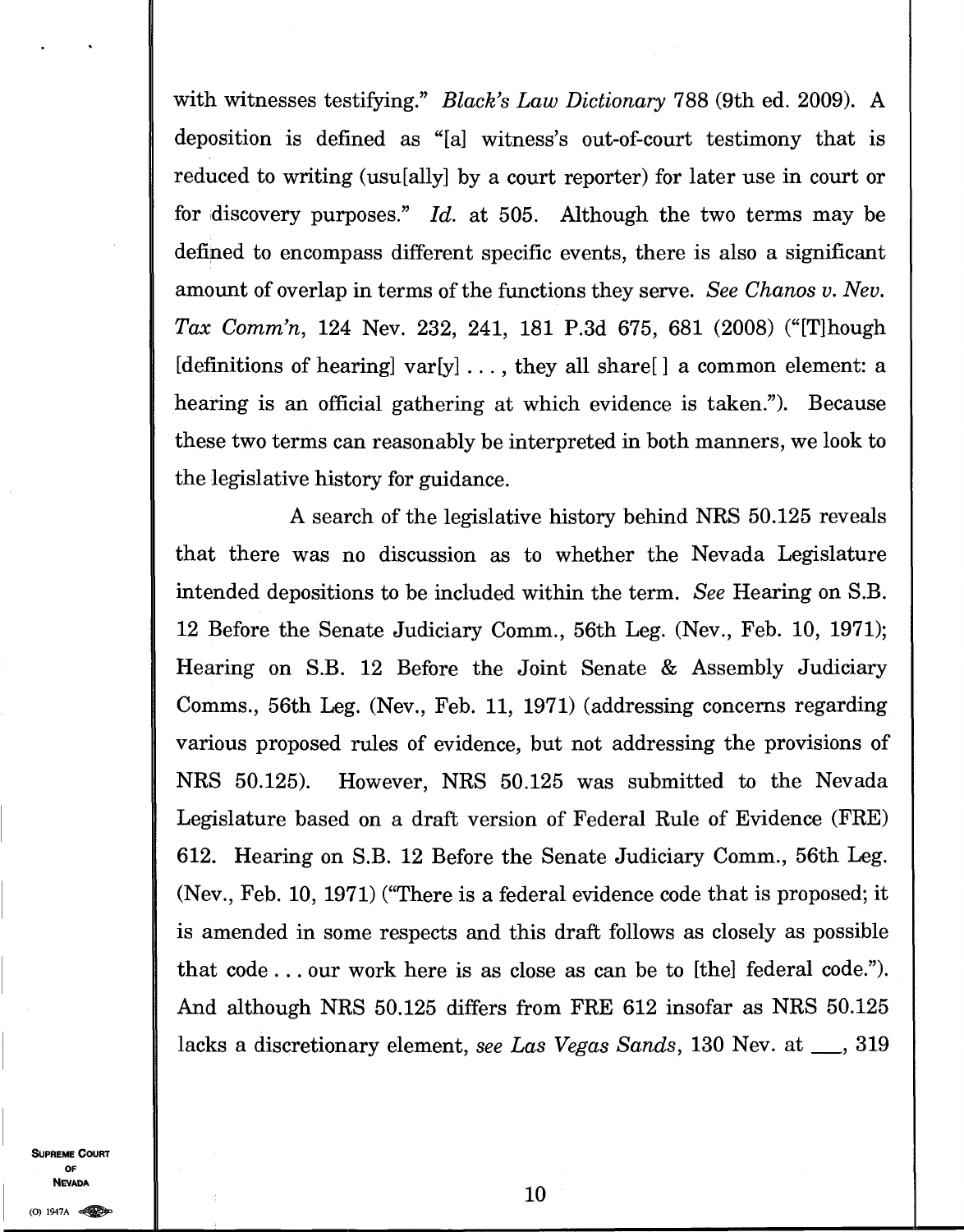P.3d at 623, both provisions refer to use of the writing at a "hearing."<sup>5</sup> Thus, the federal decisions interpreting FRE 612 are instructive with regard to our consideration of this issue. *Cf. Nelson v. Heer,* 121 Nev. 832, 834, 122 P.3d 1252, 1253 (2005) ("We have previously recognized that federal decisions involving the Federal Rules of Civil Procedure provide persuasive authority when this court examines its rules.").

Federal courts interpreting FRE 612 have concluded that the rule applies to depositions and deposition testimony by operation of FRCP 30(c), which provides that "examination and cross-examination of a deponent proceed as they would at trial under the Federal Rules of Evidence." *See, e.g., Sporck v. Peil,* 759 F.2d 312, 317 (3d Cir. 1985) (explaining that FRE 612 "is applicable to depositions and deposition testimony by operation of Federal Rule of Civil Procedure 30(c)"); *Heron Interact, Inc. v. Guidelines, Inc.,* 244 F.R.D. 75, 76 (D. Mass. 2007); *Magee v. Paul Revere Life Ins. Co.,* 172 F.R.D. 627, 637 (E.D.N.Y. 1997); *James Julian, Inc. v. Raytheon Co.,* 93 F.R.D. 138, 144 (D. Del. 1982); *see also Doxtator v. Swarthout,* 328 N.Y.S.2d 150, 152 (App. Div. 1972) ("We think it a sound rule that writings used prior to testifying for the purpose of refreshing the memory of a witness be made available to the adversary

#### <sup>5</sup>FRE 612 provides in relevant part:

[W]hen a witness uses a writing to refresh memory. . . an adverse party is entitled to have the writing produced *at the hearing,* to inspect it, to cross-examine the witness about it, and to introduce in evidence any portion that relates to the witness's testimony.

(Emphasis added.)

**SUPREME COURT OF**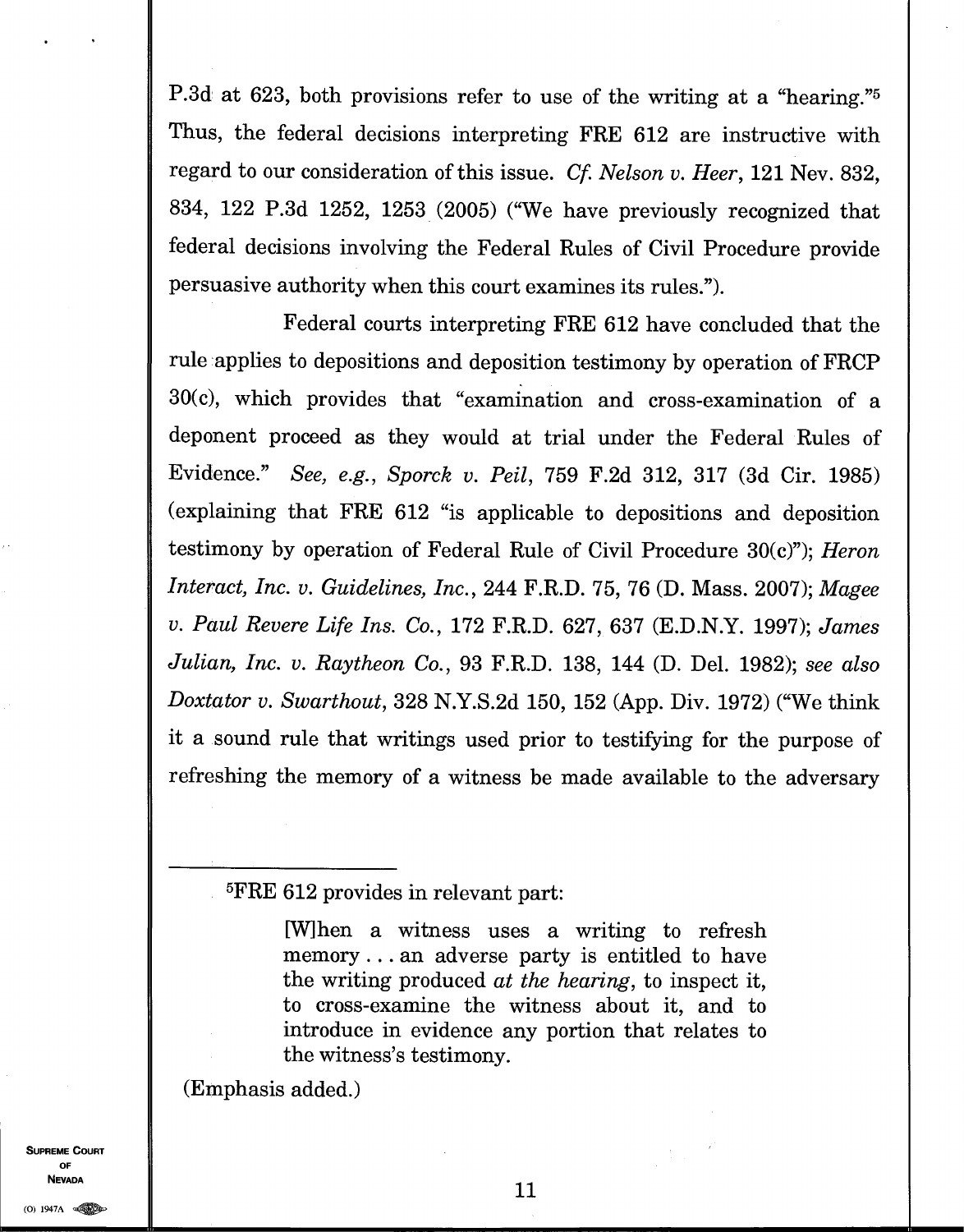whether at the trial or at pre-trial examination." (internal citations omitted)).

The portion of FRCP 30(c) that federal courts have relied upon to apply FRE 612 to deposition testimony states that "examination and cross-examination of a deponent proceed as they would *at trial* under the Federal Rules of Evidence." FRCP 30(c) (emphasis added). Similarly, NRCP  $30(c)$  states that "[e]xamination and cross-examination of witnesses may proceed as permitted *at the trial* under the provisions of Rule 43(b).<sup>76</sup> (Emphasis added.) Based on our review of both NRCP 30(c) and FRCP 30(c), we conclude that the two provisions are substantially similar because both provide that deposition examinations proceed as permitted at trial.

Given that depositions proceed as permitted at trial, we see no reason why writings used to refresh the memory of a witness before or during a deposition should be treated differently than those used by a witness before or at "the trial." We find the federal caselaw on this issue to be persuasive and conclude that NRS 50.125 applies to depositions and deposition testimony as well as to in-court hearings by operation of NRCP 30(c). *See Hallmark v. Eldridge,* 124 Nev. 492, 498, 189 P.3d 646, 650 (2008) (stating that "federal court decisions discussing [an analogous federal rule of evidence] may provide persuasive authority" to help this court interpret its own rules). <sup>7</sup>

**SUPREME COURT OF** 

<sup>6</sup>NRCP 43(b) provides that a "solemn affirmation" may be accepted in lieu of an oath.

<sup>7</sup>Unlike in *Las Vegas Sands,* this "hearing" has not been completed and the finder of fact has not yet ruled on the underlying issue. *See Las Vegas Sands*, 130 Nev. at <sub>1, 319</sub> P.3d at 624. Thus, because Holman's deposition can be resumed, he can still be cross-examined on the writing, *continued on next page . . .*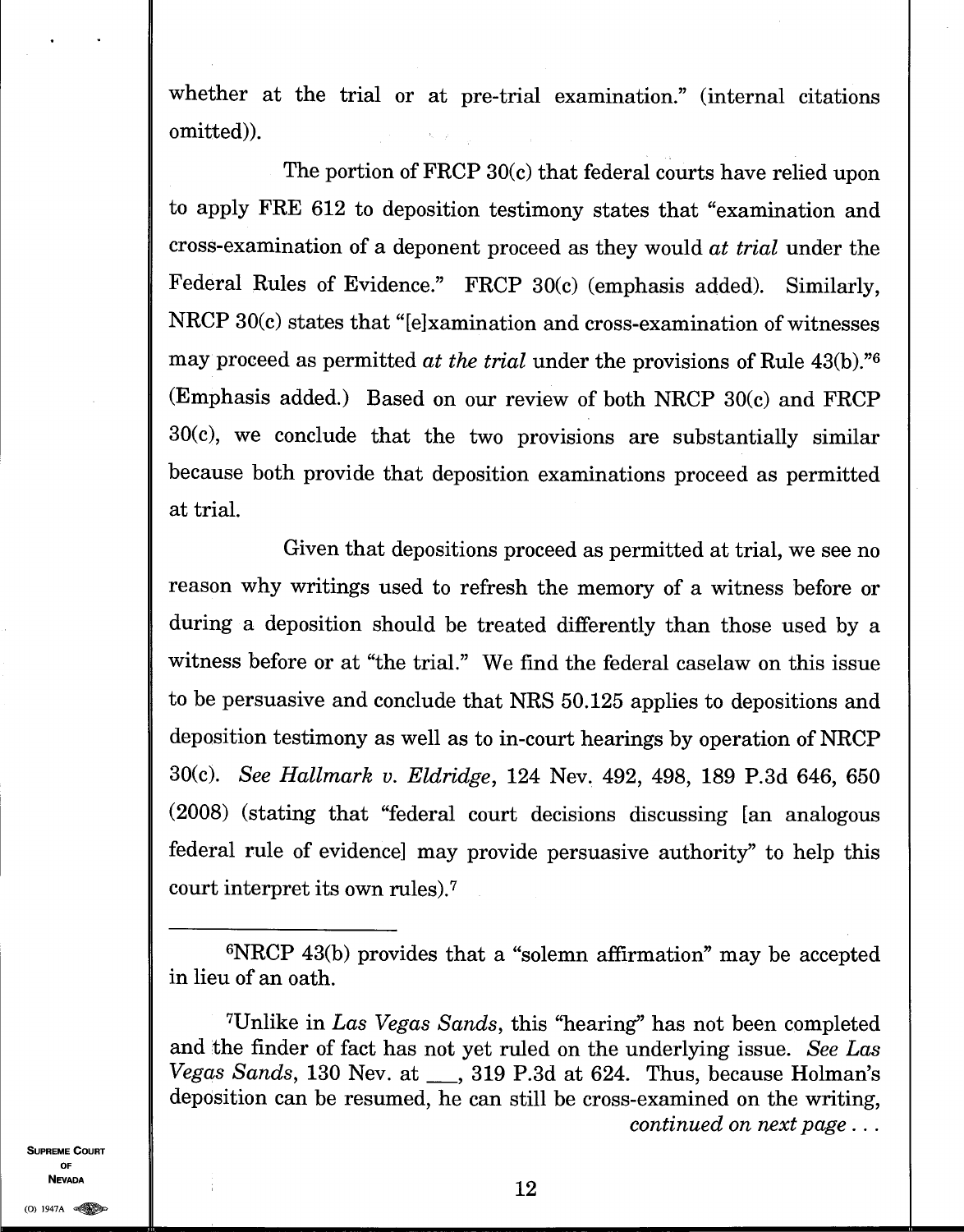Therefore, we conclude that when a witness uses a privileged document to refresh his or her recollection prior to giving testimony at a deposition, an adverse party is entitled to have the writing produced at the deposition pursuant to NRS 50.125. KB Home is entitled to know the contents of those memoranda in order to properly cross-examine Holman as to their accuracy, truthfulness, and their influence on his testimony. As a result, we conclude that the district court did not err in granting KB Home's motion to compel production of the attorney-prepared memoranda. <sup>8</sup>

#### *CONCLUSION*

We conclude that reviewing a document for the purpose of refreshing one's memory prior to or during testimony serves as a waiver to the attorney-client privilege and the work-product doctrine under NRS 50.125, allowing the adverse party to demand production of the document, inspect it, cross-examine the witness on the contents, and admit the document into evidence for the purpose of impeachment. We also conclude that NRS 50.125 applies to deposition testimony as well as to in-court hearings. As a result, we conclude that the district court properly compelled the production of the documents that Holman used to refresh

*. . . continued* 

and the writing can be produced, inspected, and used for crossexamination for the purpose of assessing Holman's credibility.

<sup>8</sup>We have considered the parties' remaining arguments and conclude they are without merit.

**SUPREME COURT OF NEVADA**